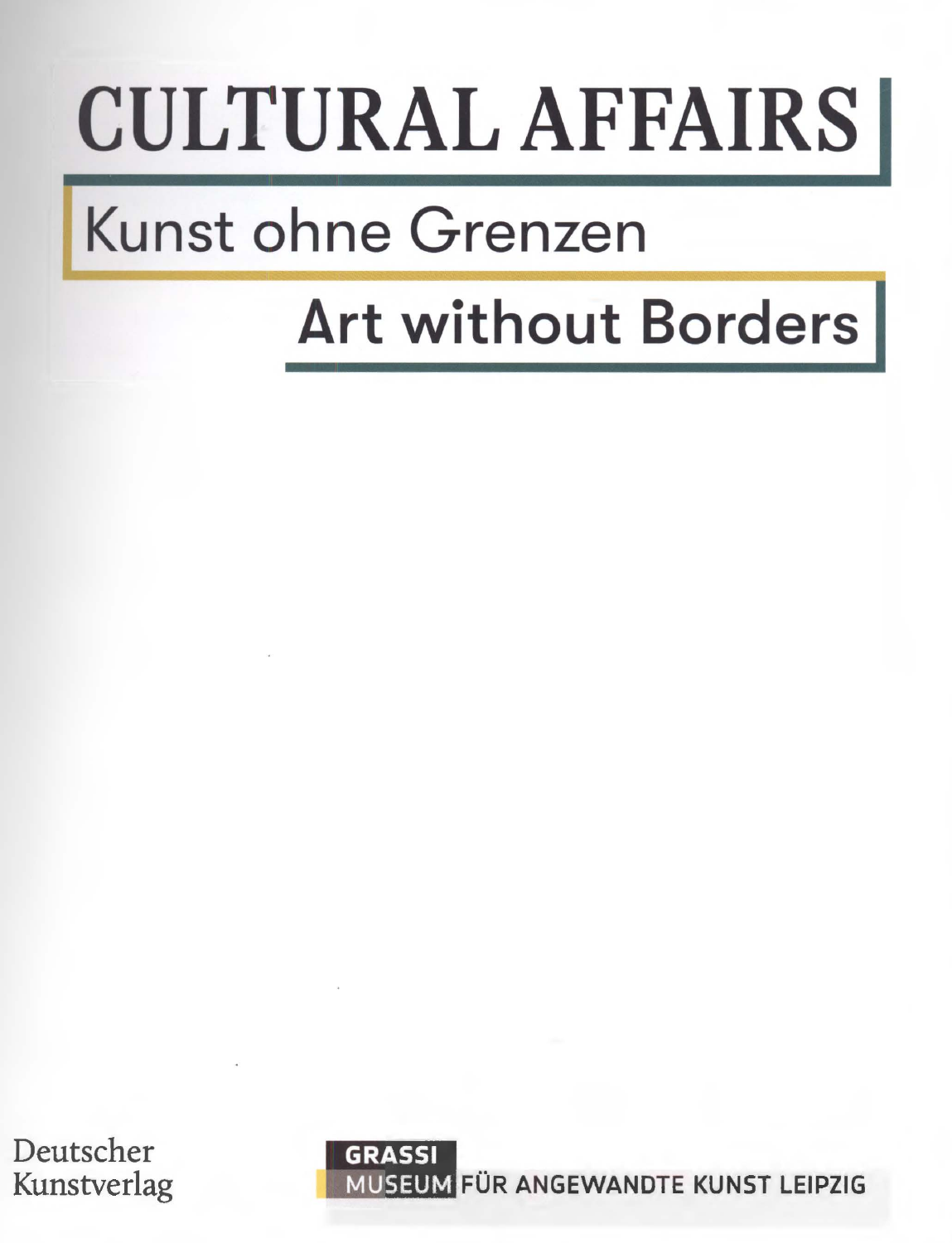| <b>Essays</b>                                                                                                                              |     |                              |                              |  |  |
|--------------------------------------------------------------------------------------------------------------------------------------------|-----|------------------------------|------------------------------|--|--|
| Elke Gaugele Über zeitgenössische Mode, Migration und                                                                                      |     |                              |                              |  |  |
| die Bedingungen der postmigrantischen Gesellschaft                                                                                         |     |                              | 18                           |  |  |
| Kerstin Pinther Migration Matters: Transkulturelle Objekte                                                                                 |     |                              |                              |  |  |
| und Designtheorie                                                                                                                          |     |                              | 30                           |  |  |
| Vanessa de Gruijter Dekolonisierung der zeitgenössischen                                                                                   |     |                              |                              |  |  |
| Schmuckkunst                                                                                                                               |     |                              | 48                           |  |  |
| Jadwiga Kamola Prolegomeng zu einer Museumspraxis                                                                                          |     |                              |                              |  |  |
| der Liebe                                                                                                                                  |     |                              | 64                           |  |  |
|                                                                                                                                            |     |                              |                              |  |  |
|                                                                                                                                            |     |                              |                              |  |  |
| Globale Verflechtungen                                                                                                                     |     |                              |                              |  |  |
|                                                                                                                                            | 80  | Whole Love Kyoto             | 92                           |  |  |
|                                                                                                                                            | 82  | Tia Ogui                     |                              |  |  |
|                                                                                                                                            | 84  | IKEA - Vedbäk                |                              |  |  |
|                                                                                                                                            | 86  | Semesterprojekt: Destination |                              |  |  |
|                                                                                                                                            | 88  | Romeo OlaJoseph              |                              |  |  |
| Matteo Guarnaccia<br><b>Felicitas Rohden</b><br>Siba Sahabi<br>In the Spirit of Mizuhiki<br>Felix Martin Furtwängler<br><b>Simone Post</b> | 90  | Andreas & Natalia Möller     | 94<br>96<br>98<br>100<br>102 |  |  |
|                                                                                                                                            |     |                              |                              |  |  |
| Transkulturelle Begegnungen                                                                                                                |     |                              |                              |  |  |
|                                                                                                                                            | 106 | Margret Weise                | 124                          |  |  |
| <b>Lis Gort</b><br>Halskette mit Taler                                                                                                     | 108 | Chequita Nahar               | 126                          |  |  |

| Halskette mit Taler | 108 | Chequita Nahar         | 126 |
|---------------------|-----|------------------------|-----|
| Marta Klonowska     | 110 | Cornelia Rohne         | 128 |
| Corrina Goutos      | 112 | Ilka Raupach           | 130 |
| Daniel Kruger       | 114 | Erico Nagai            | 132 |
| Otto Künzli         | 116 | Manfred Schmid         | 134 |
| Wolfgang Skoluda    | 118 | David Kaiser           | 136 |
| Peter Hoogeboom     | 120 | <b>Christine Fabre</b> | 138 |
| Ebbe Weiss-Weingart | 122 |                        |     |
|                     |     |                        |     |

## **1 Die Welt in Bewegung**

| Red-White-Blue Bag   | 142 | S <sub>27</sub>         | 158 |
|----------------------|-----|-------------------------|-----|
| Dona Abboud          | 144 | Jihee Lee + So Jin Park | 160 |
| Ikiré Jones          | 146 | Jojo Gronostay          | 162 |
| Kata Unger           | 148 | Hüzeyin Özer            | 164 |
| Laura Deakin         | 150 | MeYouWeDo Projekt       | 166 |
| Studio Formafantasma | 152 | Migrant Journal         | 168 |
| Shigeki Yamamoto     | 154 | lala Berlin             | 170 |
| Su-Ran Sichling      | 156 | Hi Kyung Eun            | 172 |
|                      |     |                         |     |